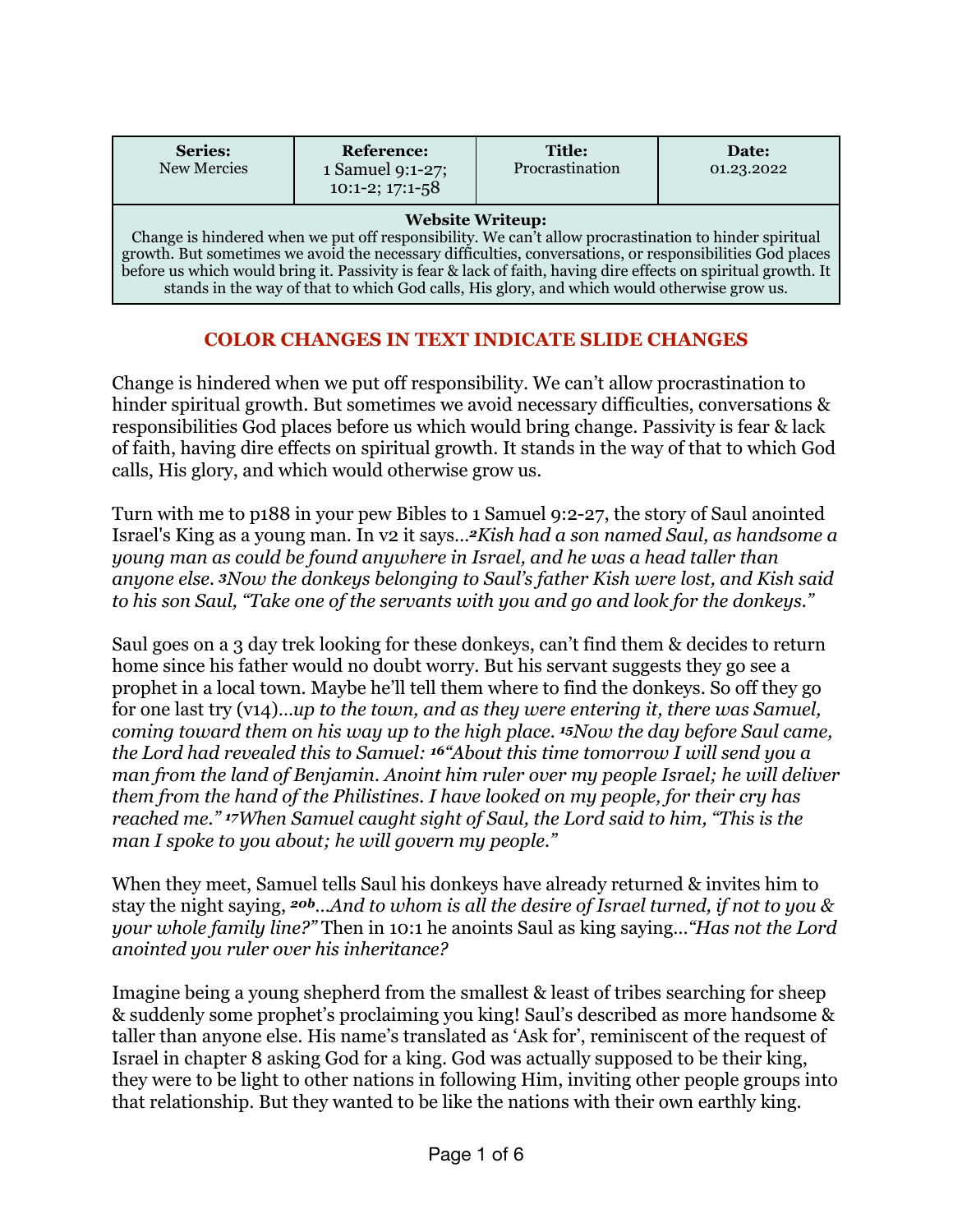Saul was that answer. The term 'Young man' is translated from a word which also means 'Chosen One'. God chose Saul for this role, with the original language suggesting he wasn't only *one* of the best of Israel, he was the best! He looked like a king & was chosen & anointed by God to be so! He's the good looking quarterback on track to have college fully paid for - good looking, talented, strong & smart! The guy everyone wants to be! He should be extremely confident, not just in physical gifting, but in calling to step forward to any challenge in being chosen by God to be king of Israel!

Fast forward to 1 Samuel 17:1-58. Saul's king, older now, facing down the Philistines in battle in the story of David & Goliath…*3The Philistines occupied one hill & the Israelites another, with the valley between them.* Then Goliath, a huge hulk of a man decked out in armor, taunts the Israelites (v8-9)…*"Why do you come out & line up for battle? Am I not a Philistine, and are you not the servants of Saul? Choose a man & have him come down to me. 9If he is able to fight & kill me, we will become your subjects; but if I overcome him & kill him, you will become our subjects & serve us."*

The Israelites where terrified, no one would go out…enter David…not much more than a boy whose three older brothers were soldiers in the army of Israel…*"David went back & forth from Saul to tend his father's sheep at Bethlehem,"* (V15) taking news & supplies to his brothers. And…**16"***For forty days the Philistine* (Goliath) *came forward every morning & evening & took his stand."* So, 80 times he's taunted Israel.

Then, Jesse, David's father, instructs him to take supplies & get news from his brothers. As David's talking with his brothers, Goliath steps out shouting usual defiance. David hears it & asks…*the men standing near him, "What will be done for the man who kills this Philistine & removes this disgrace from Israel? Who is this uncircumcised Philistine that he should defy the armies of the living God?" (V26). They tell him..."The king will give great wealth to the man who kills him. He will also give him his daughter in marriage & will exempt his family from taxes in Israel."* (V25).

*<sup>31</sup>What David said was overheard & reported to Saul, and Saul sent for him. 32David said to Saul, "Let no one lose heart on account of this Philistine; your servant will go & fight him.*" Saul says, you're just a kid! To which David replies describing how he's fought bears & lions protecting his fathers sheep & Goliath will fall the same way since he's actually defying God. Saul says, *"Go, and the Lord be with you,"* then dresses him up in armor & David says…*"I can't go in these,"* and takes them off. *40Then he took his staff in his hand, chose five smooth stones from the stream, put them in the pouch of his shepherd's bag and, with his sling in his hand, approached the Philistine.*

Goliath looks him up & down…*"Am I a dog, that you come at me with sticks?"* David replies…*"You come against me with sword & spear & javelin, but I come against you in the name of the Lord Almighty, the God of the armies of Israel, whom you have defied. <sup>46</sup>This day the Lord will deliver you into my hands, and I'll strike you down & cut off your head. This very day I will give the carcasses of the Philistine army to the birds &*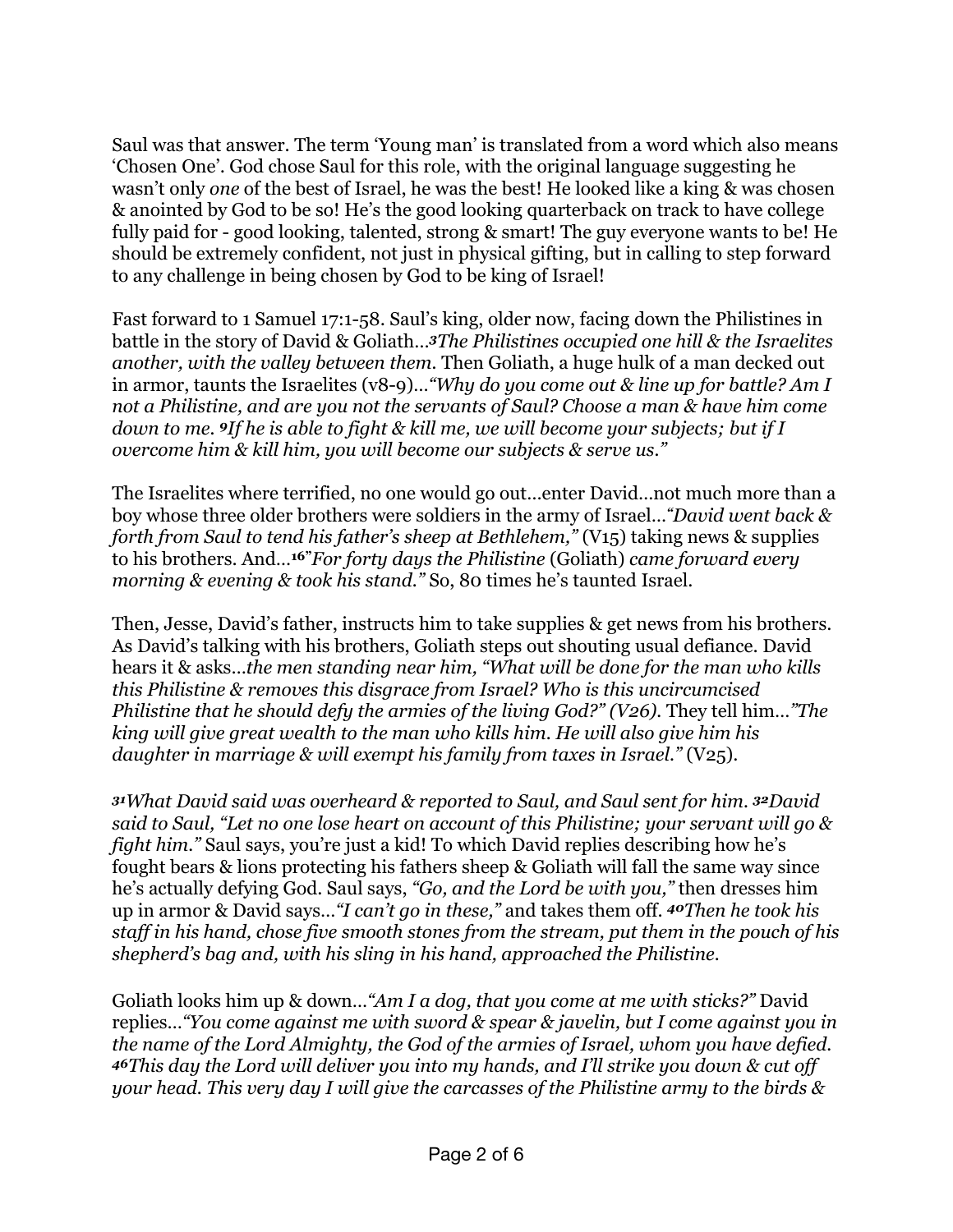*the wild animals, and the whole world will know that there is a God in Israel. 47All those gathered here will know that it is not by sword or spear that the Lord saves; for the battle is the Lord's, and he will give all of you into our hands."* We know the rest. David sinks a stone into Goliath's head & drops him, cuts off his head, the Philistines run, the Israelites chase them down & win the battle. Good story!

Chris Bell describes the downfall of King Saul & how it relates to our own struggle with passivity in this story of David & Goliath. Saul was a large gifted man, called by God to lead Israel. He should exude the confidence David did in facing Goliath - should've been him defying Goliath on the battlefield, but it wasn't. "Saul for forty days…refused to go into that valley & fight. He was passive. As much as he looked *like* the leader…he refused to fight the battle with his name on it…When we refuse to fight the battles with our names on them, we always pay the price...for that passivity."

<span id="page-2-1"></span>What do you procrastinate about? A chore you've been meaning to do? Homework? A project at work? Making an awkward phone call? A difficult conversation? Everyone procrastinates, but we're not usually facing down a giant on a battlefield in front of all to see! Yet, even the simplest situations feel gigantic at times!

Some procrastinate all the time, 20% of the population is regarded as chronic. "Procrastination is derived from the Latin verb procrastinare [meaning] to put off until tomorrow. But it's more than just a voluntary delay. Procrastination is also derived from the ancient word akrasia - [meaning to do] something against our better judgement." Meaning, it's in our better judgment to face our battles - it does something in us. Against his better judgment Saul shied away from this battle ceding authority to a boy, the first of many steps to his downfall! The choices we make in the battles we face determine & develop character & either glorify God or not. When we shy away from that which God puts in front of us, we hinder our spiritual growth & impede Christs Glory.

Charlotte Lieberman in an article titled *'Why Do You Procrastinate? It Has Nothing To Do With Self-Control',* says… "Procrastination isn't a unique character flaw or a mysterious curse on your ability to manage time, but a way of coping with challenging emotions & negative moods induced by certain tasks - boredom, anxiety, insecurity, frustration, resentment, self-doubt & beyond…The particular nature of our aversion depends on the given task or situation. It may be due to something inherently unpleasant about the task itself - having to clean a dirty bathroom or organizing a long, boring spreadsheet for your boss. But it might also result from deeper feelings related to the task, such as self-doubt, low self-esteem, anxiety or insecurity." That's a nice humanistic way of looking at it & may be true. But for the Christian, procrastination in the things God puts before us translates to a lack of faith in an Almighty God who wins our battles. It's a hindrance to spiritual growth & impedes His glory in our lives.

<span id="page-2-0"></span> <sup>(</sup>Chris Bell, "How Christian Leaders Can Learn from the Story of King Saul," interview by Holly Tate, *Vanderbloemen Leadership* [1](#page-2-1) *Podcast*, August 28, 2019, 16:50–17:30, https://podtail.com/fr/podcast/vanderbloemen-leadership-podcast/).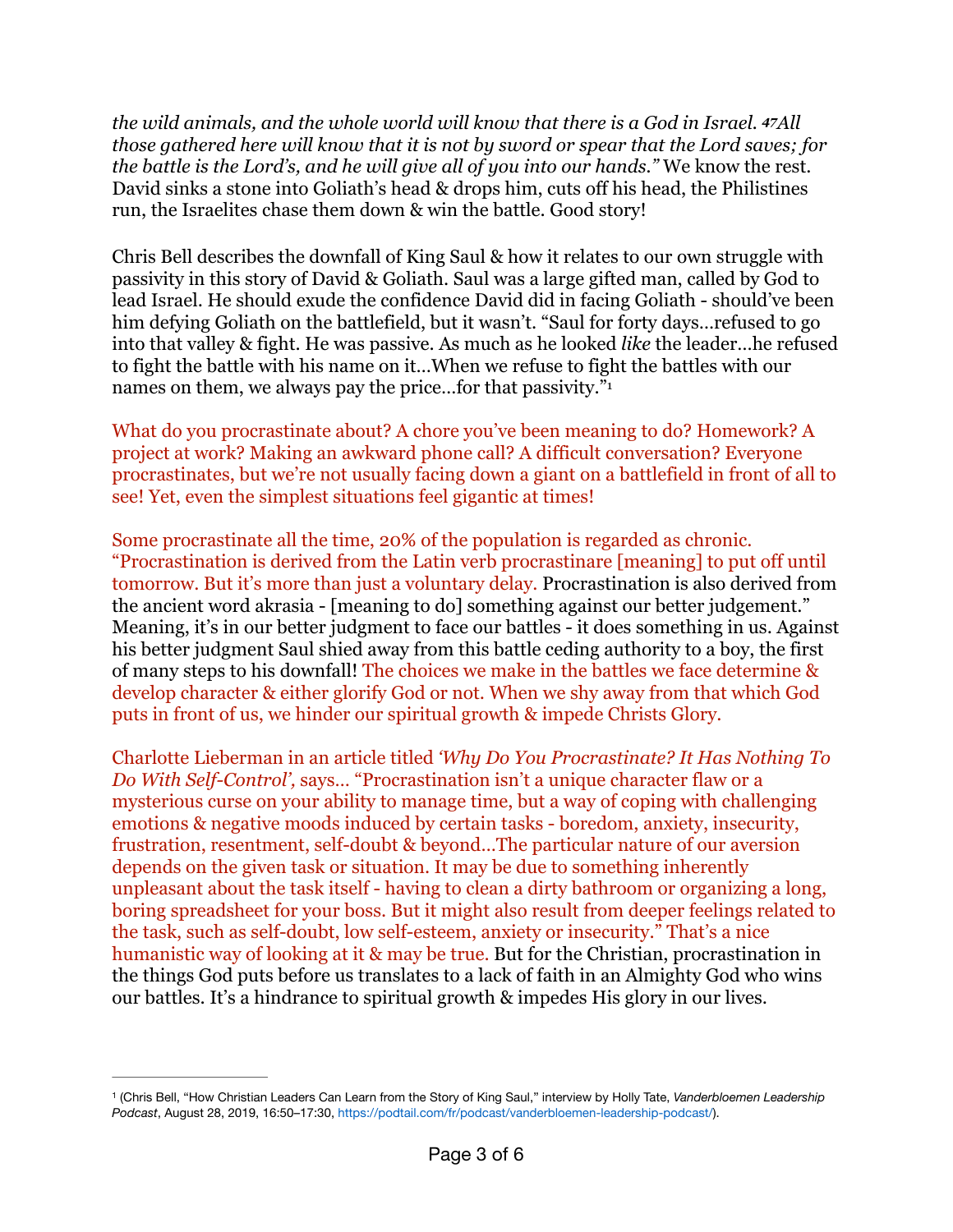We find ourselves putting off & ignoring responsibilities like Saul. 1 Samuel describes Saul as the best (1 Sam 9:2), anointed as king & given charge to protect the people from enemies (1 Sam 10:1-2). He *looked* like & had all the characteristics of a king, even God's blessing & promises. But instead of protecting God's people, he ceded that responsibility to a young boy, David who defeated Goliath by faith (1 Sam 17:4-50). A boy who didn't look like a king at all, but acted like one nonetheless.

Procrastination's about lying to yourself. Psychology's solution is to trick yourself to overcome it. According to an episode of [WellCast,](https://www.youtube.com/watch?v=Qvcx7Y4caQE) there are 3 steps to get around procrastination. 1. **Eat an elephant one bite at a time**. Break the task down in bitesized chunks. 2. **Pick off the goblins before attacking the dragon**. Your brain is flooded with dopamines when you do something you like, so begin doing the little things you like on a project first. 3. **Ignore the Siren's Song**. In the epic poem *The Odyssey* by Homer, Ulysses is trying to get home on his ship. But this involves maneuvering through a straight of water where Sailors are often lured by beautiful creatures called Sirens. So Ulysses has himself tied to the mast & instructs his crew to plug their ears. So no matter how loud he yells for them to go toward the Sirens they can't hear & just keep sailing past. The lesson being to clear any distractions or temptations from your work space to stay on task. So break tasks into segments, do fun things first & clear distractions.

Good advice. Yet, for the Christian this goes beyond self-help, deeper into the matter of the disobedience of not listening to God translating to sin given we think we know better! The Christian response to procrastination isn't tricking yourself, rather it's being honest with yourself bringing about confession, faith & courage in God's strength!

I've sat with people facing difficult situations, usually simply a conversation. Such as quitting a job, or a confrontation. We all manifest anxiety differently. I know one person who had to have a difficult conversation with someone. For weeks we met & talked about how that conversation would go. It needed to happen given they were being abused in the relationship. They were anxiety ridden. Worry & sleepless nights plagued them constantly. They scratched themselves raw & shook in fear over a simple confrontation. Constant excuses were made as to why they couldn't do it. There was no getting around it. Their solution was to sell everything & move away, putting distance between them & the other person. A ridiculous solution to a simple conversation.

After much discussion, role playing, prayer & encouragement, they mustered the courage to have the conversation. When they came to tell me the result, what a change! No shaking or scratching, but smiling & laughing! Although it was difficult, it couldn't have gone better! The other person simply accepted their words! Weeks of worry, being stuck, nothing else occupying their minds, suddenly put in perspective! Relaxed now they could get on with life. They were more confident. A spiritual lesson in trusting God for the process & leaving the outcome to Him! God moved! Prayers answered!

Saul was a man who looked like he'd have integrity, but didn't. We're called to be people of integrity, not just people who say we have it. People of courage, not in ourselves, but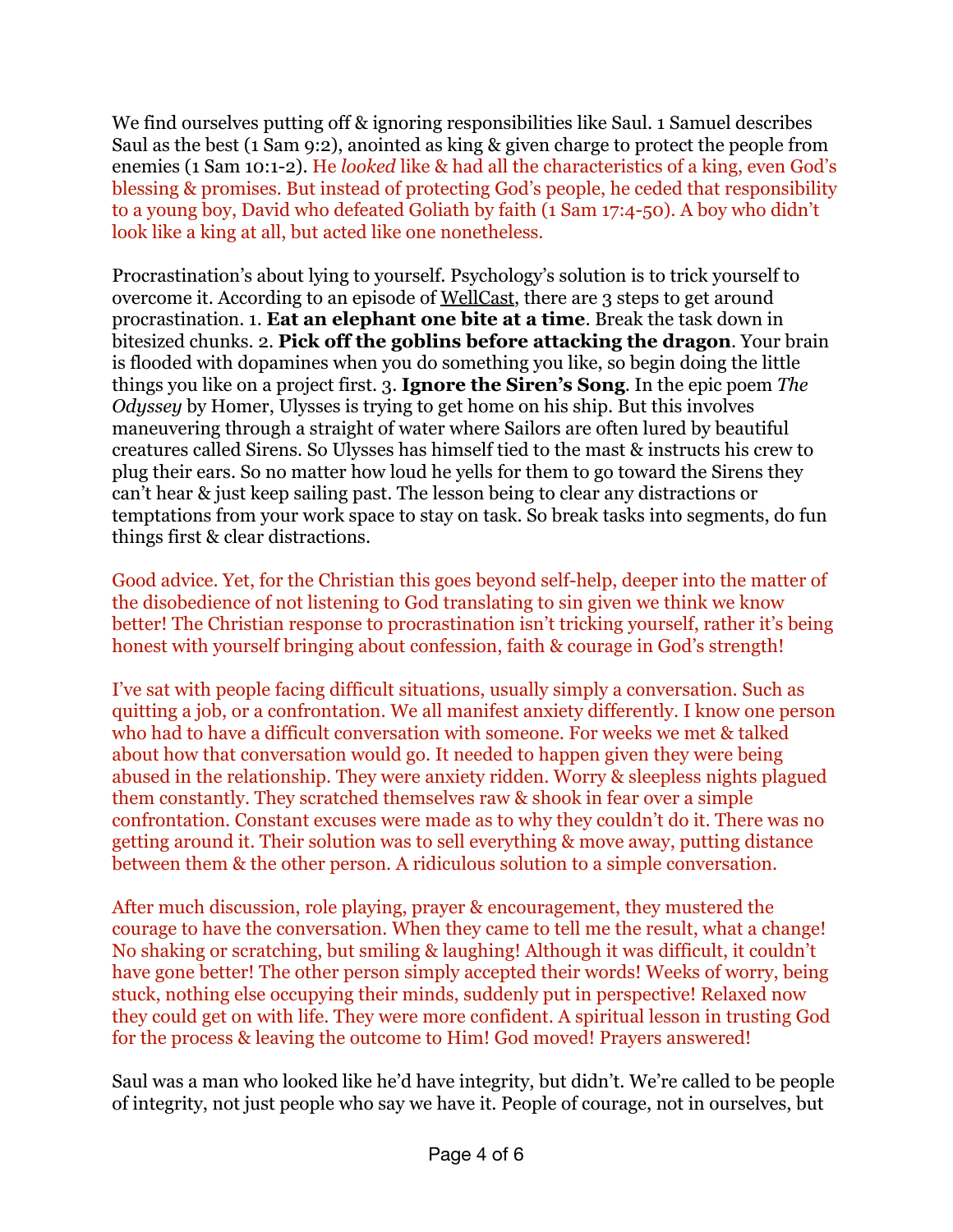in Truth & God's Spirit who goes before us in battle. Applying 1 Corinthians 10:13…*No temptation has overtaken you except what is common to mankind. And God is faithful; he will not let you be tempted beyond what you can bear. But when you are tempted, he will also provide a way out so that you can endure it.* You can handle it because God says you can. Jesus' promised to always be with you! Saul's temptation was to avoid, looking at the problem thinking, "I can't face this." He was right, but forgot, God can! In contrast, David, a young boy, saw that & acted on it. This was one of the many small steps of Saul's eventual undoing.

Back in 1 Samuel 8:4-5 the Israelites had told Samuel, *"…install for us a king to govern us like all the other nations."* They wanted a good leader, uncorrupt, with integrity. However, there were other cultural influences at play, the Israelites' intentions weren't completely pure. They already had a king in Yahweh instructing His people to be set apart making Him known to other peoples! God honored their request, it's what they wanted. God's worship is never coerced - they wanted to be governed like Canaan & other peoples, thinking it easier to have someone fight their battles for them.

<span id="page-4-1"></span>Saul's root character flaw was self-exaltation & self-deception. Thinking too highly of himself clouded his vision of how large God was! Fear, when God calls for faith, is pride. He thinks he knows better than everyone else, including God. God says, "This is the right path." Saul says, "I know better!" Tragically, he wasn't aware of his sin. The story shows he's completely blind to his arrogance  $\&$  believes he's in the right.<sup>[2](#page-4-0)</sup> So, in 1 Samuel 8:7-9 God told Samuel…*"Listen to all that the people are saying to you; it is not you they have rejected, but they have rejected me as their king. 8As they have done from the day I brought them up out of Egypt until this day, forsaking me & serving other gods, so they are doing to you. 9Now listen to them; but warn them solemnly & let them know what the king who will reign over them will claim as his rights."* So, it's not all Saul's fault, they asked for this & got it. They'd not been following God anyway, and they'd get a king who wouldn't fully follow God either & life proved more difficult.

Relaying through Samuel in 8:11-22 God describes how this earthly king will rule. He'll subjugate, take their land, money, sons, daughters & make them slaves. Then Samuel said, *18"When that day comes, you will cry out for relief from the king you have chosen, but the Lord will not answer you in that day." 19But the people refused to listen to Samuel. "No!" they said. "We want a king over us. 20Then we will be like all the other nations, with a king to lead us & to go out before us & fight our battles."* And…*22The Lord answered, "Listen to them & give them a king."*

God's worship's never coerced, they get what they ask for thinking a king will fight their battles, but didn't. He ceded his authority to a young boy who did follow God! "Saul could be impulsive, acting unwisely….More than once, King Saul disobeyed God's instructions, thinking he knew better. God wants us to depend on him. When we don't & rely instead on our own strength & wisdom, [thinking we can avoid the battles he's called us into], we open ourselves to disaster. God wants us to go to Him for our sense of

<span id="page-4-0"></span><sup>&</sup>lt;sup>2</sup> <https://bibleproject.com/blog/saul-tale-self-deception/>